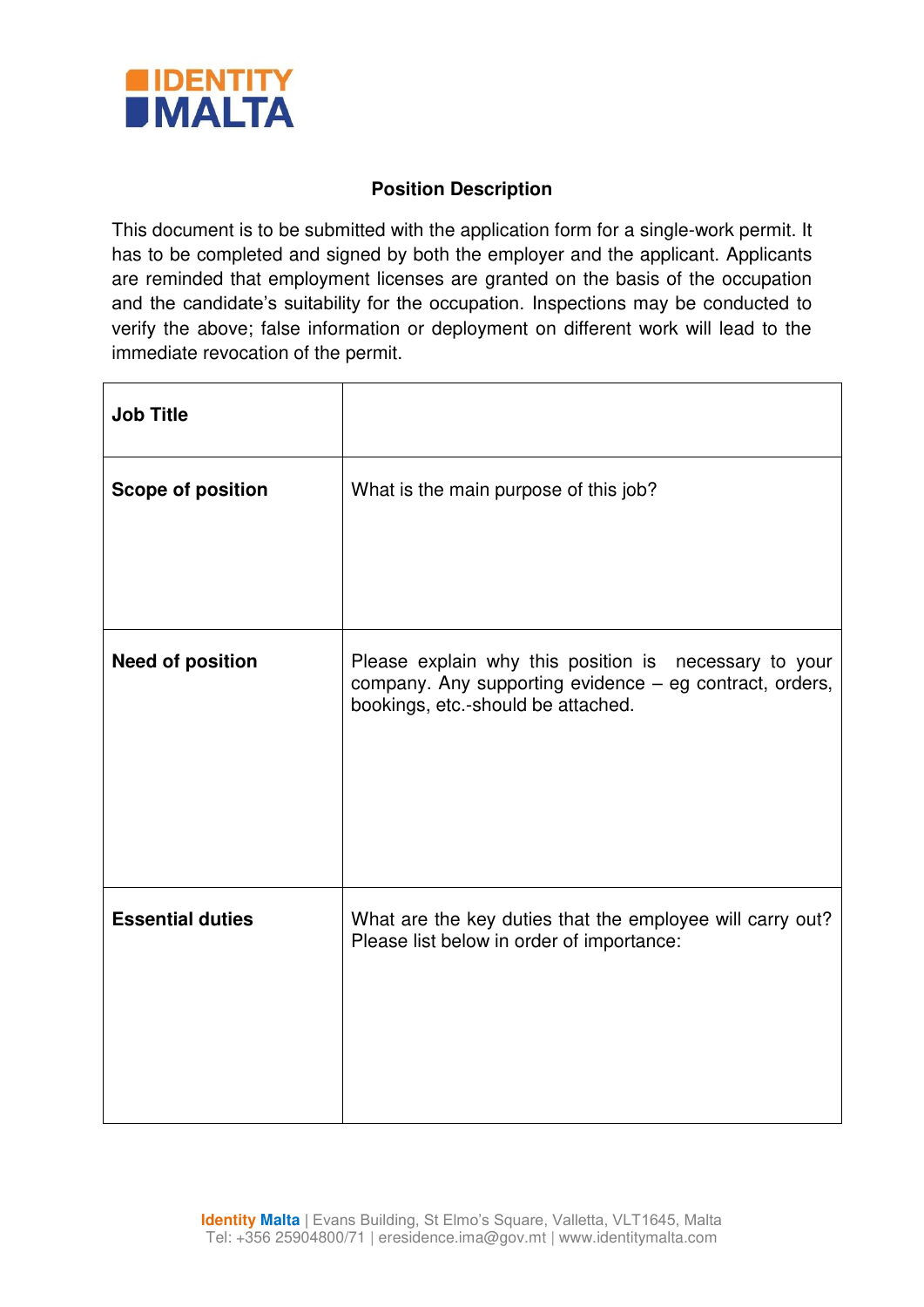

| Minimum requirements      | What are the minimum qualifications and experience<br>required by an employee to carry out this job? Please<br>describe the knowledge, skills and experience required.<br>Minimum education qualifications:<br>Experience required:                                                   |  |  |  |  |  |
|---------------------------|---------------------------------------------------------------------------------------------------------------------------------------------------------------------------------------------------------------------------------------------------------------------------------------|--|--|--|--|--|
| <b>Working conditions</b> | Please describe the key elements of the prospective<br>employee's working conditions, including monthly wage,<br>hours of work per week, and any other factors you may<br>wish to mention.<br>Gross monthly wage:<br>Hours of work/week:<br>Duration of contact:<br>Other conditions: |  |  |  |  |  |